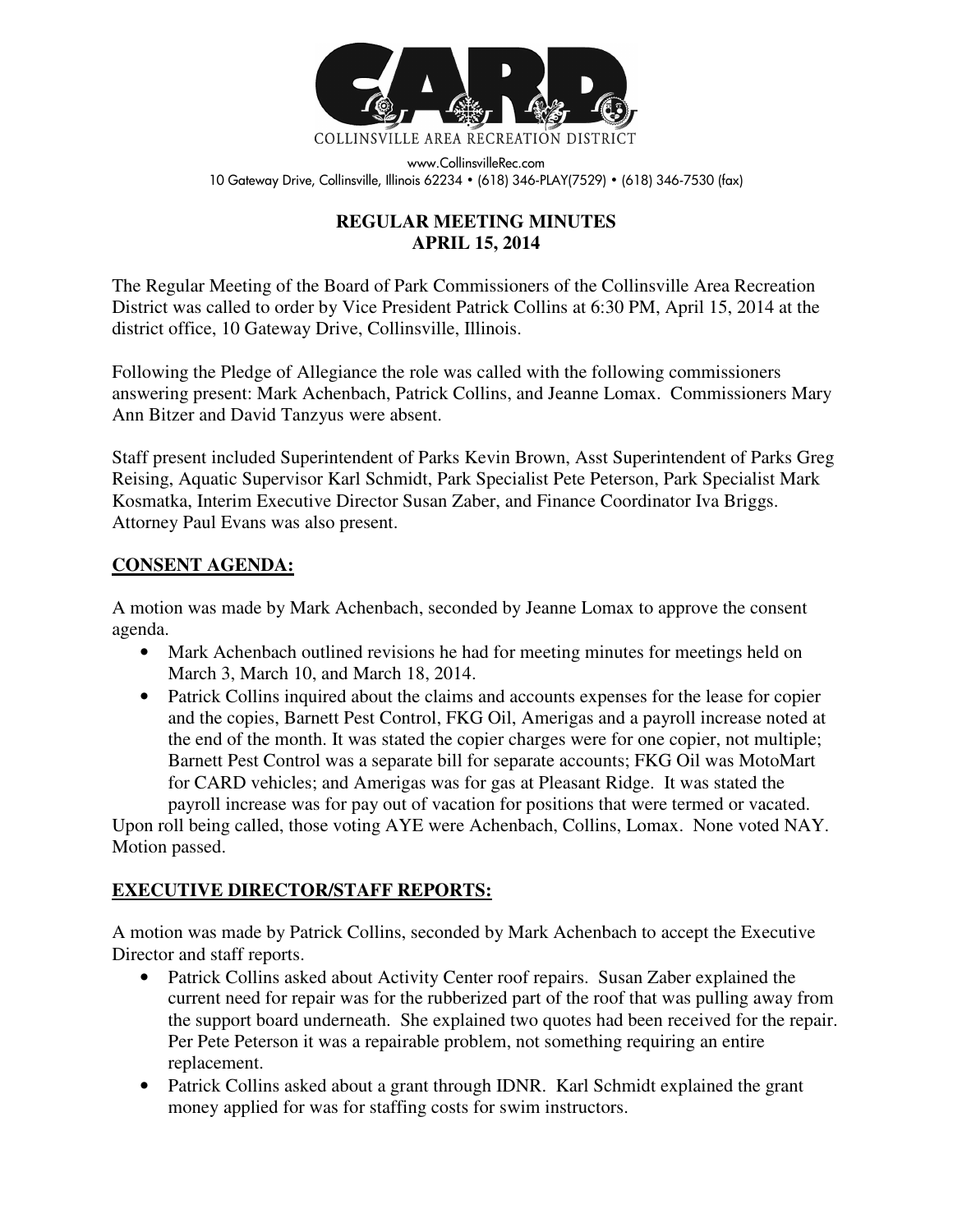- Patrick Collins asked about concessions for Jaycee Sports Complex. Susan stated no one had yet been hired for the manager position and games started April 28, 2014.
- Patrick Collins asked about the solar grant. Karl Schmidt indicated it could take three to four months and that the state would contact the District directly regarding a grant award.
- Per Susan Zaber, Mark Marcuzzo wanted it mentioned that Fox Sports Midwest would be at the golf course April 23, 2014 for the VA clinic.
- Needed Arlington Clubhouse repairs were discussed, and Susan mentioned additional quotes needed to be acquired.

Upon Roll being called those voting AYE were Achenbach, Collins, Lomax. None voted NAY. Motion passed.

#### **NEW BUSINESS:**

A motion was made by Patrick Collins, seconded by Mark Achenbach to approve Resolution 14- 4, A Resolution Authorizing the Interim ED to apply for Environmental Grant funds from Madison County, IL

• Susan stated the project applied for was basically the same as the previous year. A diagram of the area at Willoughby Farm to be worked on was viewed and Kevin Brown and Mark Kosmatka provided some description of the project and answered Board questions. The totaled estimated cost was stated to be \$18,100. It was stated 80% would be paid by Madison County and the District was responsible for 20%.

Upon Roll being called those voting AYE were Achenbach, Collins, Lomax. None voted NAY. Motion passed.

Regarding board reports, Susan stated she was looking for feedback on what would be useful for the board as far as reports. Regarding budget reports Mark Achenbach stated he wanted to see a month to month report by fund, and for the whole year. Mark stated he wanted to see resale activities for the golf course and Sport Complex, etc. He stated the Board needed to see inventory monthly compared to how much money was brought in, compared to how much new inventory was added. Mark stated ideally the board needed to see the split in the Rec Fund between parks and programs so that tracking could be narrowed down in the various funds where appropriate.

# **OLD BUSINESS:**

Regarding District signage, Mark Achenbach made a motion, seconded by Patrick Collins to approve the proposal from Warren Sign for an unlighted sign for \$7328 plus permits. The Board discussed the options that were presented in more detail. Karl Schmidt stated recommendations provided by Kochan. After discussion Mark Achenbach amended the original motion he made and made a motion, seconded by Patrick Collins to approve the Warren proposal for the lighted sign for \$12,415 plus permits. Upon Roll being called those voting AYE were Achenbach, Collins, Lomax. None voted NAY. Motion passed.

Regarding concession services, Susan Zaber stated one bid was received by Ravanelli's Restaurant. A proposed menu was presented and it was indicated that Ravanelli's met the bid requirements. A motion was made by Patrick Collins, seconded by Mark Achenbach to accept the bid from Ravanelli's. There was additional discussion, and it was stated there still needed to be discussions regarding Ravanelli's providing concession services for the Sport Complex,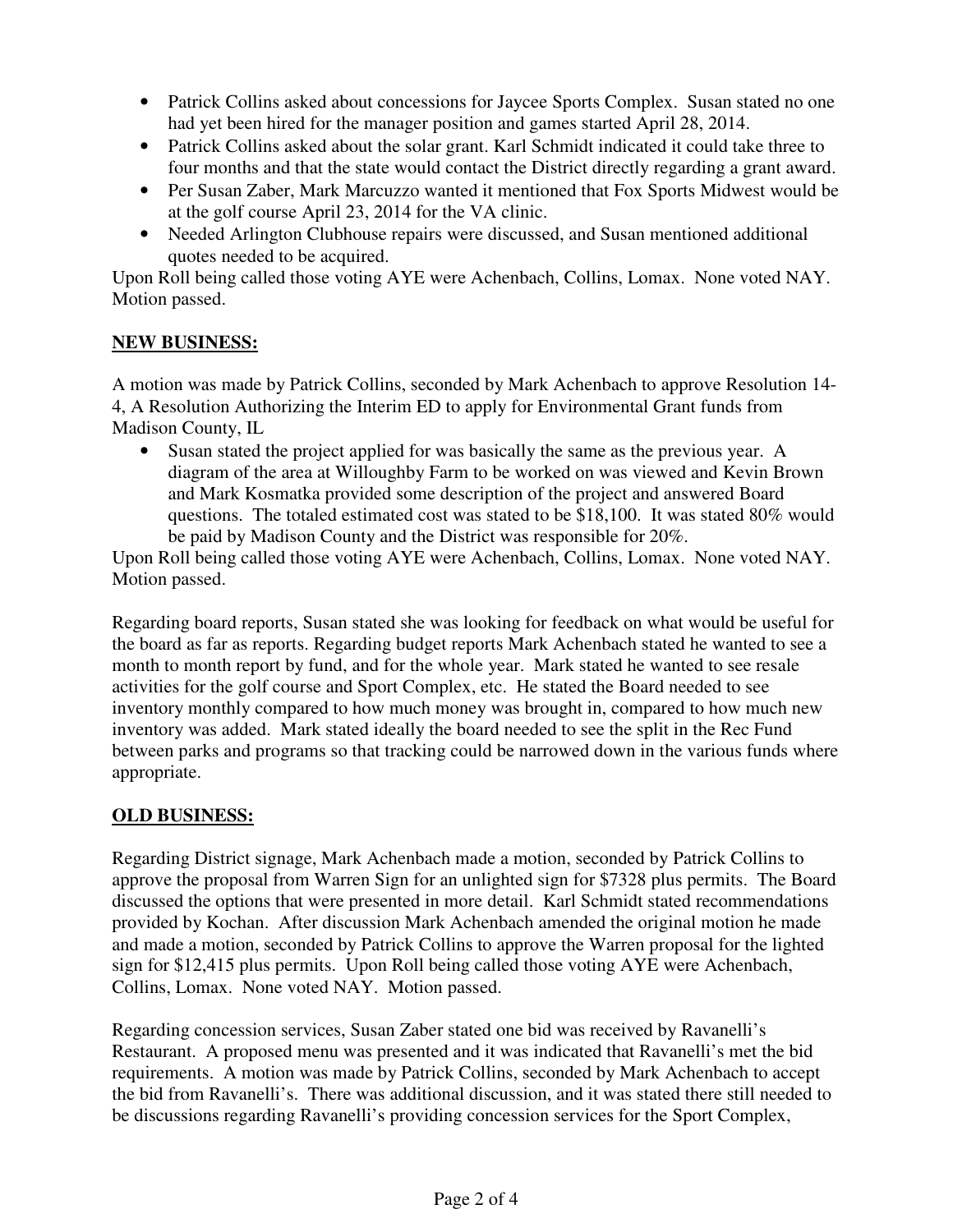because the Complex was not included in the bid notification. Mark Achenbach made an amended motion, seconded by Jeanne Lomax to include an option to include the Jaycee Sport Complex with details to be negotiated by staff. Upon Roll being called those voting AYE were Achenbach, Collins, Lomax. None voted NAY. Motion passed.

The third item up for discussion was finance policy development. Susan Zaber stated she would like to go through more policy review at the next month's meeting, but in light of working on the budget she wanted to discuss the District's definition of a fixed asset. She referred to some policy samples. Mark asked if it was possible to have different levels for different categories. After some additional discussion it was agreed the Finance Working Group should discuss and make a recommendation to the Board. The Board also discussed scheduling meetings to talk about budgeting for the next fiscal year, timelines to post a draft budget, and a date for the Budget Hearing.

# **PUBLIC COMMENT:**

Ron Jedda recommended looking at budgets from previous years when setting budgets for current year. He recommended bringing in old data to help in future planning and tracking all information over the next several years. He also indicated that the District insurance policy deductible of \$1,000 seemed very low and he thought it should be closer to \$5,000.

Joe Ashmann pointed out that several meetings ago a lady was appointed as interim director and that she was not sworn in, not much fanfare, but continued to point out that several people felt she seemed very competent and felt that she would be a good mesh with the staff. He went on to say thank you very much. Joe stated he wanted to point out that people should stop spending money they didn't have. He stated the recent addition of several programs or facilities to CARD had caused an unnecessary debt. He stated the process of grants also troubled him, regarding how grants that were not 100% seemed to add to the debt. He indicated that the public needed a greater explanation on the financial aspect of CARD. He went on to stress the importance of inventory and continued financial tracking, and he thanked the board for changing public comment on the agenda.

Jim Sparks started by indicating that he knew they were trying. He identified CARD as a living, breathing, family unit of the tax payers. The tax payers were to benefit the children; however, they did not want to pay more taxes. He recommended that a letter be drafted to withdraw the requests for grants to benefit either Pleasant Ridge or Arlington Golf Course because he felt both were already losing too much money and that they were not great money generators. He recommended running CARD as they would their own household. He guessed that everything at CARD was either on loan, rented, borrowed, leased or purchased on time payment only. He stated CARD was tens of millions of dollars in debt, requiring decades to pay down. Basically, there was no cash on hand to pay bills and the District paid with credit cards. He went on to point out that numerous staff members were being laid off. He also had questions about the tabling of Pleasant Ridge. He stated he will hold off on that until all board members were present.

# **FOR THE GOOD OF THE DISTRICT**

Mark Achenbach thanked the staff that worked over the weekend at the concession stand.